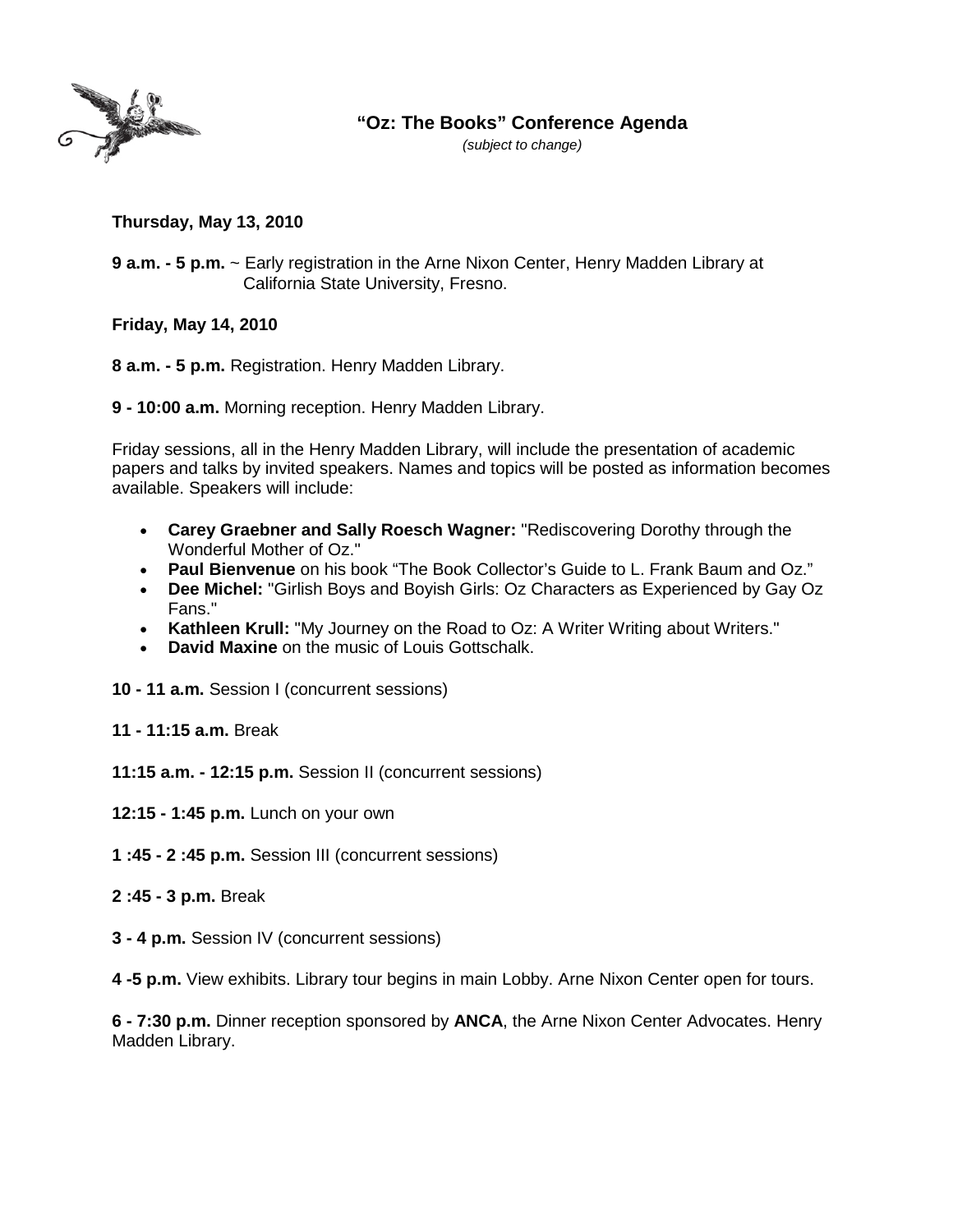**8 p.m.** Musical play "Time Again in Oz" by Suzan L. Zeder with music by Richard Gray. Produced by the Fresno State Department of Theatre Arts, directed by J. Daniel Herring. Theatre Arts Building, John Wright Theatre.

K K X

**Saturday, May 15, 2010**

**Daytime events are held in the Satellite Student Union.**

**8 a.m. - noon** Registration.

**8 a.m.** Refreshments are served.

- **9 - 9:15 a.m.** Opening ceremonies.
- **9:15 -10 a.m.** Suzan L. Zeder on her play "Time Again in Oz."
- **10 - 10:15 a.m.** Break.
- **10:15 - 11:15 a.m.** Michael Patrick Hearn: "The Discovery of Baum, the Great and Terrible."
- **11:15 - 11:30 a.m.** Film clip: "Rediscovering Dorothy."
- **11:30 a.m.- 1 p.m.** Lunch on your own.
- **1 - 2 p.m.** John Fricke on the MGM movie "The Wizard of Oz."
- **2 - 2:15 p.m.** Break.
- **2:15 - 3:15 p.m.** Gregory Maguire: "Playing with Matches."
- **3:15 - 3:30 p.m.** Break.

**3:30 - 4:30 p.m.** Panel discussion: "Behind that Screen! The Real Magic of Creating Children's Books." Michael Cart interviews Kathleen Krull, Gregory Maguire and Eric Shanower.

- **4:30 - 6 p.m.** Book signing.
- **6:30 p.m.** Dinner reception, venue to be announced.
- **Sunday, May 16, 2010**
- **8 a.m. - 10 a.m.** Registration and refreshments.
- **9 - 10 a.m.** Eric Shanower: "Mr. Neill and Me."